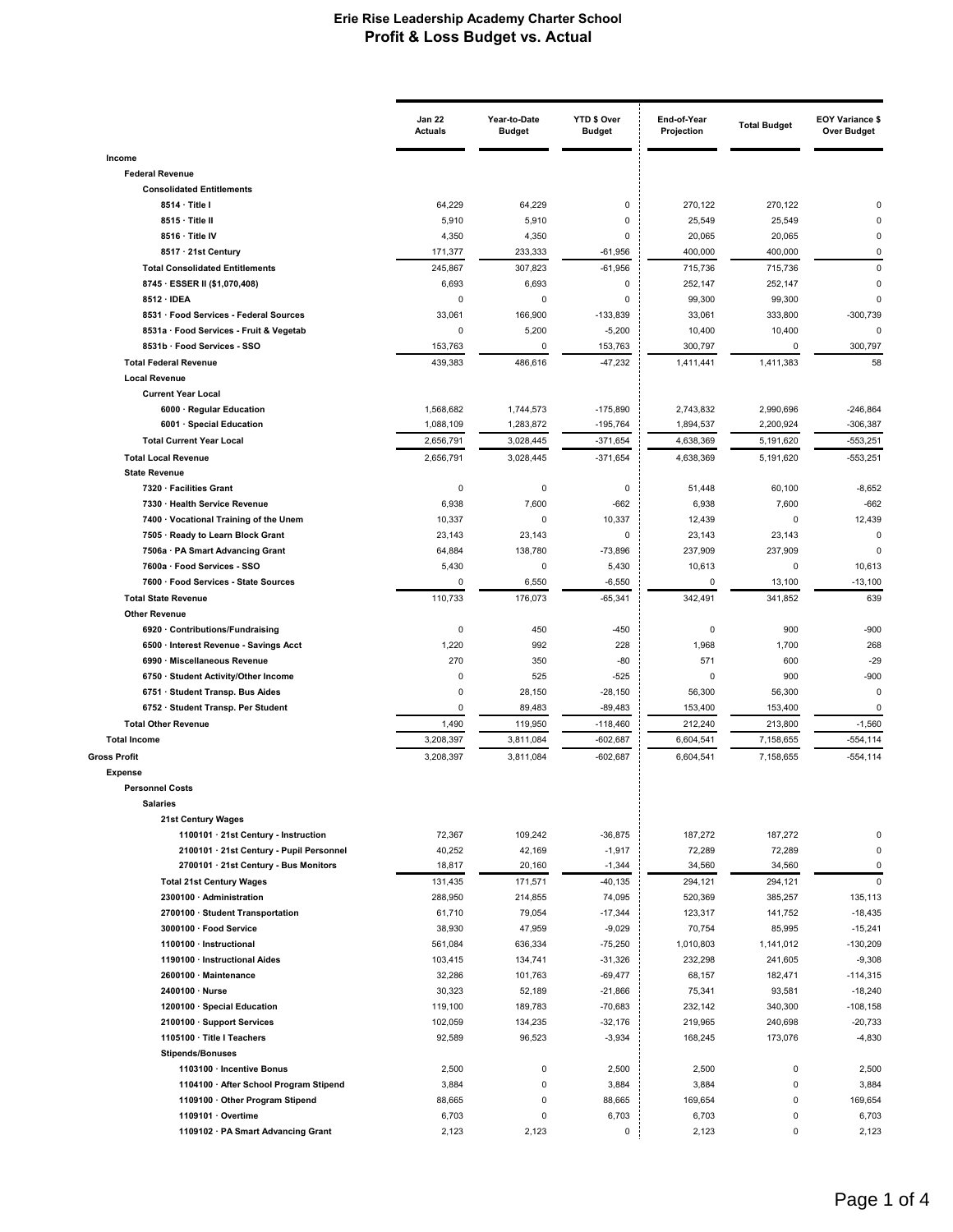| 8,500<br>1106100 · Insurance Opt-out<br>3,000<br>17,000<br>11,000<br>6,000<br>5,500<br>190,864<br><b>Total Stipends/Bonuses</b><br>112,375<br>7,623<br>104,752<br>201,864<br>11,000<br><b>Total Salaries</b><br>1,674,256<br>1,866,629<br>$-192,373$<br>3,217,376<br>3,330,868<br>$-113.492$<br><b>Payroll Taxes</b><br><b>SS &amp; Medicare Taxes</b><br>21st Century<br>1100221 · 21st Century - Instruction<br>6,260<br>9,449<br>$-3,190$<br>16,199<br>16,199<br>0<br>2100221 · 21st Century - Pupil Personnel<br>3,482<br>3,648<br>$-166$<br>6,253<br>6,253<br>0<br>2700221 · 21st Century - Bus Monitors<br>1,628<br>1,744<br>$-116$<br>2,989<br>2,989<br>0<br><b>Total 21st Century</b><br>11,369<br>$-3,472$<br>25,441<br>25,441<br>$\mathbf 0$<br>14,841<br>23,913<br>2300220 · Administration<br>16,436<br>41,617<br>29,472<br>12,144<br>7,477<br>2700220 · Student Transportation<br>4,268<br>6,048<br>$-1,780$<br>8,981<br>10,844<br>$-1,863$<br>3,088<br>5,522<br>$-1,056$<br>3000220 · Food Service<br>3,669<br>$-581$<br>6,579<br>42,910<br>$-6,238$<br>84,160<br>$-3,969$<br>1100220 · Instruction<br>49,149<br>88,129<br>1190220 · Instructional Aides<br>9,565<br>10,308<br>$-742$<br>19,425<br>18,483<br>942<br>$-8,682$<br>2600220 · Maintenance<br>2,533<br>7,785<br>$-5,252$<br>5,277<br>13,959<br>2400220 · Nurse<br>2,537<br>3,992<br>5,981<br>7,159<br>$-1,178$<br>$-1,456$<br>1200220 · Special Education<br>10,332<br>14,518<br>$-4,186$<br>18,980<br>26,033<br>$-7,053$<br>$-1,209$<br>2100220 · Support Services<br>8,184<br>10,269<br>$-2,085$<br>17,204<br>18,413<br>7,598<br>7,384<br>214<br>1105220 · Title I Teachers<br>13,386<br>13,240<br>146<br>126,297<br>$-18,102$<br>245,973<br>257,753<br>$-11,780$<br><b>Total SS &amp; Medicare Taxes</b><br>144,399<br>Unemployment<br>2300250 · Administration<br>4,148<br>4,200<br>$-52$<br>8,800<br>7,200<br>1,600<br>1,601<br>$-1,199$<br>6,400<br>4,800<br>1,600<br>2700250 · Student Transportation<br>2,800<br>$-800$<br>3000250 · Food Service<br>659<br>1,867<br>$-1,207$<br>2,400<br>3,200<br>1100250 · Instruction<br>7,233<br>13,533<br>$-6,300$<br>20,000<br>23,200<br>$-3,200$<br>2,409<br>4,200<br>$-1,791$<br>8,800<br>7,200<br>1,600<br>1190250 · Instructional Aides<br>2600250 · Maintenance<br>445<br>2,800<br>$-2,355$<br>800<br>4,800<br>$-4,000$<br>2400250 · Nurse<br>218<br>933<br>$-715$<br>1,600<br>1,600<br>$\mathbf 0$<br>1200250 · Special Education<br>872<br>4,200<br>$-3,328$<br>4,000<br>7,200<br>$-3,200$<br>$-800$<br>1,707<br>3,267<br>5,600<br>2100250 · Support Services<br>$-1,559$<br>4,800<br>1105250 · Title I Teachers<br>1,074<br>$-793$<br>3,200<br>$-800$<br>1,867<br>2,400<br><b>Total Unemployment</b><br>20,366<br>39,667<br>$-19,300$<br>60,000<br>68,000<br>$-8,000$<br>146,664<br>$-37,402$<br>305,973<br>325,753<br>$-19,780$<br><b>Total Payroll Taxes</b><br>184,066<br>403B<br>2300231 · Administration<br>12,845<br>7,983<br>4,862<br>22,778<br>14,315<br>8,464<br>2700231 · Student Transportation<br>0<br>3,466<br>$-3,466$<br>0<br>6,214<br>$-6,214$<br>2,007<br>$-391$<br>3,738<br>4,300<br>$-562$<br>3000231 · Food Service<br>2,398<br>3,422<br>3,671<br>1100231 · Instruction<br>32,147<br>28,725<br>55,177<br>51,506<br>1190231 · Instructional Aides<br>5,944<br>6,737<br>$-793$<br>12,302<br>12,080<br>221<br>$-3,483$<br>9,124<br>$-5,725$<br>2600231 · Maintenance<br>1,605<br>5,088<br>3,399<br>4,679<br>2400231 · Nurse<br>1,658<br>2,609<br>$-951$<br>3,909<br>$-770$<br>1200231 · Special Education<br>5,112<br>$-2,987$<br>9,905<br>14,521<br>$-4,616$<br>8,098<br>2100231 · Support Services<br>5,188<br>6,712<br>$-1,524$<br>12,035<br>$-575$<br>11,459<br>1105231 · Title I Teachers<br>2,922<br>2,306<br>616<br>5,900<br>4,135<br>1,765<br>$-4,342$<br>Total 403B<br>69,428<br>74,122<br>$-4,694$<br>128,567<br>132,909<br><b>PSERS</b><br>21st Century<br>14,982<br>1100233 · 21st Century - Instruction<br>2,149<br>8,739<br>$-6,590$<br>14,982<br>0<br>2100233 · 21st Century - Pupil Personnel<br>2,013<br>3,373<br>$-1,361$<br>5,783<br>5,783<br>$\pmb{0}$<br>2700233 · 21st Century - Student Transpor<br>941<br>1,613<br>$-672$<br>2,765<br>2,765<br>$\mathbf 0$<br><b>Total 21st Century</b><br>5,103<br>13,726<br>$-8,623$<br>23,530<br>23,530<br>0<br>32,288<br>2300230 · Administration<br>19,284<br>13,004<br>58,596<br>34,578<br>24,019<br>2700230 · Student Transportation<br>1,426<br>3,405<br>$-1,979$<br>2,367<br>6,105<br>$-3,737$<br>1100230 · Instruction<br>22,962<br>23,752<br>$-790$<br>32,617<br>42,590<br>$-9,973$<br>1200230 · Special Education<br>10,688<br>9,719<br>969<br>21,408<br>3,981<br>17,427<br>516<br>2100230 · Support Services<br>516<br>0<br>516<br>516<br>0<br>1105230 · Title I Teachers<br>13,940<br>17,609<br>$-3,669$<br>21,779<br>31,576<br>$-9,796$<br>86,923<br>87,494<br>160,814<br>5,010<br><b>Total PSERS</b><br>$-572$<br>155,804<br><b>Health Insurance</b><br>1100211 · Dental<br>18,588<br>17,336<br>1,252<br>30,117<br>29,718<br>399<br>1100210 · Health<br>229,882<br>264,704<br>$-34,822$<br>397,738<br>453,779<br>$-56,041$<br>$-33,570$<br><b>Total Health Insurance</b><br>248,470<br>282,040<br>427,855<br>483,497<br>$-55,642$ | <b>Jan 22</b><br><b>Actuals</b> | Year-to-Date<br><b>Budget</b> | YTD \$ Over<br><b>Budget</b> | End-of-Year<br>Projection | <b>Total Budget</b> | <b>EOY Variance \$</b><br><b>Over Budget</b> |
|-----------------------------------------------------------------------------------------------------------------------------------------------------------------------------------------------------------------------------------------------------------------------------------------------------------------------------------------------------------------------------------------------------------------------------------------------------------------------------------------------------------------------------------------------------------------------------------------------------------------------------------------------------------------------------------------------------------------------------------------------------------------------------------------------------------------------------------------------------------------------------------------------------------------------------------------------------------------------------------------------------------------------------------------------------------------------------------------------------------------------------------------------------------------------------------------------------------------------------------------------------------------------------------------------------------------------------------------------------------------------------------------------------------------------------------------------------------------------------------------------------------------------------------------------------------------------------------------------------------------------------------------------------------------------------------------------------------------------------------------------------------------------------------------------------------------------------------------------------------------------------------------------------------------------------------------------------------------------------------------------------------------------------------------------------------------------------------------------------------------------------------------------------------------------------------------------------------------------------------------------------------------------------------------------------------------------------------------------------------------------------------------------------------------------------------------------------------------------------------------------------------------------------------------------------------------------------------------------------------------------------------------------------------------------------------------------------------------------------------------------------------------------------------------------------------------------------------------------------------------------------------------------------------------------------------------------------------------------------------------------------------------------------------------------------------------------------------------------------------------------------------------------------------------------------------------------------------------------------------------------------------------------------------------------------------------------------------------------------------------------------------------------------------------------------------------------------------------------------------------------------------------------------------------------------------------------------------------------------------------------------------------------------------------------------------------------------------------------------------------------------------------------------------------------------------------------------------------------------------------------------------------------------------------------------------------------------------------------------------------------------------------------------------------------------------------------------------------------------------------------------------------------------------------------------------------------------------------------------------------------------------------------------------------------------------------------------------------------------------------------------------------------------------------------------------------------------------------------------------------------------------------------------------------------------------------------------------------------------------------------------------------------------------------------------------------------------------------------------------------------------------------------------------------------------------------------------------------------------------------------------------------------------------------------------------------------------------------------------------------------------------------------------------------------------------------------------------------------------------------------------------------------------------------------------------------------------------------------------------------------------------|---------------------------------|-------------------------------|------------------------------|---------------------------|---------------------|----------------------------------------------|
|                                                                                                                                                                                                                                                                                                                                                                                                                                                                                                                                                                                                                                                                                                                                                                                                                                                                                                                                                                                                                                                                                                                                                                                                                                                                                                                                                                                                                                                                                                                                                                                                                                                                                                                                                                                                                                                                                                                                                                                                                                                                                                                                                                                                                                                                                                                                                                                                                                                                                                                                                                                                                                                                                                                                                                                                                                                                                                                                                                                                                                                                                                                                                                                                                                                                                                                                                                                                                                                                                                                                                                                                                                                                                                                                                                                                                                                                                                                                                                                                                                                                                                                                                                                                                                                                                                                                                                                                                                                                                                                                                                                                                                                                                                                                                                                                                                                                                                                                                                                                                                                                                                                                                                                                                                                           |                                 |                               |                              |                           |                     |                                              |
|                                                                                                                                                                                                                                                                                                                                                                                                                                                                                                                                                                                                                                                                                                                                                                                                                                                                                                                                                                                                                                                                                                                                                                                                                                                                                                                                                                                                                                                                                                                                                                                                                                                                                                                                                                                                                                                                                                                                                                                                                                                                                                                                                                                                                                                                                                                                                                                                                                                                                                                                                                                                                                                                                                                                                                                                                                                                                                                                                                                                                                                                                                                                                                                                                                                                                                                                                                                                                                                                                                                                                                                                                                                                                                                                                                                                                                                                                                                                                                                                                                                                                                                                                                                                                                                                                                                                                                                                                                                                                                                                                                                                                                                                                                                                                                                                                                                                                                                                                                                                                                                                                                                                                                                                                                                           |                                 |                               |                              |                           |                     |                                              |
|                                                                                                                                                                                                                                                                                                                                                                                                                                                                                                                                                                                                                                                                                                                                                                                                                                                                                                                                                                                                                                                                                                                                                                                                                                                                                                                                                                                                                                                                                                                                                                                                                                                                                                                                                                                                                                                                                                                                                                                                                                                                                                                                                                                                                                                                                                                                                                                                                                                                                                                                                                                                                                                                                                                                                                                                                                                                                                                                                                                                                                                                                                                                                                                                                                                                                                                                                                                                                                                                                                                                                                                                                                                                                                                                                                                                                                                                                                                                                                                                                                                                                                                                                                                                                                                                                                                                                                                                                                                                                                                                                                                                                                                                                                                                                                                                                                                                                                                                                                                                                                                                                                                                                                                                                                                           |                                 |                               |                              |                           |                     |                                              |
|                                                                                                                                                                                                                                                                                                                                                                                                                                                                                                                                                                                                                                                                                                                                                                                                                                                                                                                                                                                                                                                                                                                                                                                                                                                                                                                                                                                                                                                                                                                                                                                                                                                                                                                                                                                                                                                                                                                                                                                                                                                                                                                                                                                                                                                                                                                                                                                                                                                                                                                                                                                                                                                                                                                                                                                                                                                                                                                                                                                                                                                                                                                                                                                                                                                                                                                                                                                                                                                                                                                                                                                                                                                                                                                                                                                                                                                                                                                                                                                                                                                                                                                                                                                                                                                                                                                                                                                                                                                                                                                                                                                                                                                                                                                                                                                                                                                                                                                                                                                                                                                                                                                                                                                                                                                           |                                 |                               |                              |                           |                     |                                              |
|                                                                                                                                                                                                                                                                                                                                                                                                                                                                                                                                                                                                                                                                                                                                                                                                                                                                                                                                                                                                                                                                                                                                                                                                                                                                                                                                                                                                                                                                                                                                                                                                                                                                                                                                                                                                                                                                                                                                                                                                                                                                                                                                                                                                                                                                                                                                                                                                                                                                                                                                                                                                                                                                                                                                                                                                                                                                                                                                                                                                                                                                                                                                                                                                                                                                                                                                                                                                                                                                                                                                                                                                                                                                                                                                                                                                                                                                                                                                                                                                                                                                                                                                                                                                                                                                                                                                                                                                                                                                                                                                                                                                                                                                                                                                                                                                                                                                                                                                                                                                                                                                                                                                                                                                                                                           |                                 |                               |                              |                           |                     |                                              |
|                                                                                                                                                                                                                                                                                                                                                                                                                                                                                                                                                                                                                                                                                                                                                                                                                                                                                                                                                                                                                                                                                                                                                                                                                                                                                                                                                                                                                                                                                                                                                                                                                                                                                                                                                                                                                                                                                                                                                                                                                                                                                                                                                                                                                                                                                                                                                                                                                                                                                                                                                                                                                                                                                                                                                                                                                                                                                                                                                                                                                                                                                                                                                                                                                                                                                                                                                                                                                                                                                                                                                                                                                                                                                                                                                                                                                                                                                                                                                                                                                                                                                                                                                                                                                                                                                                                                                                                                                                                                                                                                                                                                                                                                                                                                                                                                                                                                                                                                                                                                                                                                                                                                                                                                                                                           |                                 |                               |                              |                           |                     |                                              |
|                                                                                                                                                                                                                                                                                                                                                                                                                                                                                                                                                                                                                                                                                                                                                                                                                                                                                                                                                                                                                                                                                                                                                                                                                                                                                                                                                                                                                                                                                                                                                                                                                                                                                                                                                                                                                                                                                                                                                                                                                                                                                                                                                                                                                                                                                                                                                                                                                                                                                                                                                                                                                                                                                                                                                                                                                                                                                                                                                                                                                                                                                                                                                                                                                                                                                                                                                                                                                                                                                                                                                                                                                                                                                                                                                                                                                                                                                                                                                                                                                                                                                                                                                                                                                                                                                                                                                                                                                                                                                                                                                                                                                                                                                                                                                                                                                                                                                                                                                                                                                                                                                                                                                                                                                                                           |                                 |                               |                              |                           |                     |                                              |
|                                                                                                                                                                                                                                                                                                                                                                                                                                                                                                                                                                                                                                                                                                                                                                                                                                                                                                                                                                                                                                                                                                                                                                                                                                                                                                                                                                                                                                                                                                                                                                                                                                                                                                                                                                                                                                                                                                                                                                                                                                                                                                                                                                                                                                                                                                                                                                                                                                                                                                                                                                                                                                                                                                                                                                                                                                                                                                                                                                                                                                                                                                                                                                                                                                                                                                                                                                                                                                                                                                                                                                                                                                                                                                                                                                                                                                                                                                                                                                                                                                                                                                                                                                                                                                                                                                                                                                                                                                                                                                                                                                                                                                                                                                                                                                                                                                                                                                                                                                                                                                                                                                                                                                                                                                                           |                                 |                               |                              |                           |                     |                                              |
|                                                                                                                                                                                                                                                                                                                                                                                                                                                                                                                                                                                                                                                                                                                                                                                                                                                                                                                                                                                                                                                                                                                                                                                                                                                                                                                                                                                                                                                                                                                                                                                                                                                                                                                                                                                                                                                                                                                                                                                                                                                                                                                                                                                                                                                                                                                                                                                                                                                                                                                                                                                                                                                                                                                                                                                                                                                                                                                                                                                                                                                                                                                                                                                                                                                                                                                                                                                                                                                                                                                                                                                                                                                                                                                                                                                                                                                                                                                                                                                                                                                                                                                                                                                                                                                                                                                                                                                                                                                                                                                                                                                                                                                                                                                                                                                                                                                                                                                                                                                                                                                                                                                                                                                                                                                           |                                 |                               |                              |                           |                     |                                              |
|                                                                                                                                                                                                                                                                                                                                                                                                                                                                                                                                                                                                                                                                                                                                                                                                                                                                                                                                                                                                                                                                                                                                                                                                                                                                                                                                                                                                                                                                                                                                                                                                                                                                                                                                                                                                                                                                                                                                                                                                                                                                                                                                                                                                                                                                                                                                                                                                                                                                                                                                                                                                                                                                                                                                                                                                                                                                                                                                                                                                                                                                                                                                                                                                                                                                                                                                                                                                                                                                                                                                                                                                                                                                                                                                                                                                                                                                                                                                                                                                                                                                                                                                                                                                                                                                                                                                                                                                                                                                                                                                                                                                                                                                                                                                                                                                                                                                                                                                                                                                                                                                                                                                                                                                                                                           |                                 |                               |                              |                           |                     |                                              |
|                                                                                                                                                                                                                                                                                                                                                                                                                                                                                                                                                                                                                                                                                                                                                                                                                                                                                                                                                                                                                                                                                                                                                                                                                                                                                                                                                                                                                                                                                                                                                                                                                                                                                                                                                                                                                                                                                                                                                                                                                                                                                                                                                                                                                                                                                                                                                                                                                                                                                                                                                                                                                                                                                                                                                                                                                                                                                                                                                                                                                                                                                                                                                                                                                                                                                                                                                                                                                                                                                                                                                                                                                                                                                                                                                                                                                                                                                                                                                                                                                                                                                                                                                                                                                                                                                                                                                                                                                                                                                                                                                                                                                                                                                                                                                                                                                                                                                                                                                                                                                                                                                                                                                                                                                                                           |                                 |                               |                              |                           |                     |                                              |
|                                                                                                                                                                                                                                                                                                                                                                                                                                                                                                                                                                                                                                                                                                                                                                                                                                                                                                                                                                                                                                                                                                                                                                                                                                                                                                                                                                                                                                                                                                                                                                                                                                                                                                                                                                                                                                                                                                                                                                                                                                                                                                                                                                                                                                                                                                                                                                                                                                                                                                                                                                                                                                                                                                                                                                                                                                                                                                                                                                                                                                                                                                                                                                                                                                                                                                                                                                                                                                                                                                                                                                                                                                                                                                                                                                                                                                                                                                                                                                                                                                                                                                                                                                                                                                                                                                                                                                                                                                                                                                                                                                                                                                                                                                                                                                                                                                                                                                                                                                                                                                                                                                                                                                                                                                                           |                                 |                               |                              |                           |                     |                                              |
|                                                                                                                                                                                                                                                                                                                                                                                                                                                                                                                                                                                                                                                                                                                                                                                                                                                                                                                                                                                                                                                                                                                                                                                                                                                                                                                                                                                                                                                                                                                                                                                                                                                                                                                                                                                                                                                                                                                                                                                                                                                                                                                                                                                                                                                                                                                                                                                                                                                                                                                                                                                                                                                                                                                                                                                                                                                                                                                                                                                                                                                                                                                                                                                                                                                                                                                                                                                                                                                                                                                                                                                                                                                                                                                                                                                                                                                                                                                                                                                                                                                                                                                                                                                                                                                                                                                                                                                                                                                                                                                                                                                                                                                                                                                                                                                                                                                                                                                                                                                                                                                                                                                                                                                                                                                           |                                 |                               |                              |                           |                     |                                              |
|                                                                                                                                                                                                                                                                                                                                                                                                                                                                                                                                                                                                                                                                                                                                                                                                                                                                                                                                                                                                                                                                                                                                                                                                                                                                                                                                                                                                                                                                                                                                                                                                                                                                                                                                                                                                                                                                                                                                                                                                                                                                                                                                                                                                                                                                                                                                                                                                                                                                                                                                                                                                                                                                                                                                                                                                                                                                                                                                                                                                                                                                                                                                                                                                                                                                                                                                                                                                                                                                                                                                                                                                                                                                                                                                                                                                                                                                                                                                                                                                                                                                                                                                                                                                                                                                                                                                                                                                                                                                                                                                                                                                                                                                                                                                                                                                                                                                                                                                                                                                                                                                                                                                                                                                                                                           |                                 |                               |                              |                           |                     |                                              |
|                                                                                                                                                                                                                                                                                                                                                                                                                                                                                                                                                                                                                                                                                                                                                                                                                                                                                                                                                                                                                                                                                                                                                                                                                                                                                                                                                                                                                                                                                                                                                                                                                                                                                                                                                                                                                                                                                                                                                                                                                                                                                                                                                                                                                                                                                                                                                                                                                                                                                                                                                                                                                                                                                                                                                                                                                                                                                                                                                                                                                                                                                                                                                                                                                                                                                                                                                                                                                                                                                                                                                                                                                                                                                                                                                                                                                                                                                                                                                                                                                                                                                                                                                                                                                                                                                                                                                                                                                                                                                                                                                                                                                                                                                                                                                                                                                                                                                                                                                                                                                                                                                                                                                                                                                                                           |                                 |                               |                              |                           |                     |                                              |
|                                                                                                                                                                                                                                                                                                                                                                                                                                                                                                                                                                                                                                                                                                                                                                                                                                                                                                                                                                                                                                                                                                                                                                                                                                                                                                                                                                                                                                                                                                                                                                                                                                                                                                                                                                                                                                                                                                                                                                                                                                                                                                                                                                                                                                                                                                                                                                                                                                                                                                                                                                                                                                                                                                                                                                                                                                                                                                                                                                                                                                                                                                                                                                                                                                                                                                                                                                                                                                                                                                                                                                                                                                                                                                                                                                                                                                                                                                                                                                                                                                                                                                                                                                                                                                                                                                                                                                                                                                                                                                                                                                                                                                                                                                                                                                                                                                                                                                                                                                                                                                                                                                                                                                                                                                                           |                                 |                               |                              |                           |                     |                                              |
|                                                                                                                                                                                                                                                                                                                                                                                                                                                                                                                                                                                                                                                                                                                                                                                                                                                                                                                                                                                                                                                                                                                                                                                                                                                                                                                                                                                                                                                                                                                                                                                                                                                                                                                                                                                                                                                                                                                                                                                                                                                                                                                                                                                                                                                                                                                                                                                                                                                                                                                                                                                                                                                                                                                                                                                                                                                                                                                                                                                                                                                                                                                                                                                                                                                                                                                                                                                                                                                                                                                                                                                                                                                                                                                                                                                                                                                                                                                                                                                                                                                                                                                                                                                                                                                                                                                                                                                                                                                                                                                                                                                                                                                                                                                                                                                                                                                                                                                                                                                                                                                                                                                                                                                                                                                           |                                 |                               |                              |                           |                     |                                              |
|                                                                                                                                                                                                                                                                                                                                                                                                                                                                                                                                                                                                                                                                                                                                                                                                                                                                                                                                                                                                                                                                                                                                                                                                                                                                                                                                                                                                                                                                                                                                                                                                                                                                                                                                                                                                                                                                                                                                                                                                                                                                                                                                                                                                                                                                                                                                                                                                                                                                                                                                                                                                                                                                                                                                                                                                                                                                                                                                                                                                                                                                                                                                                                                                                                                                                                                                                                                                                                                                                                                                                                                                                                                                                                                                                                                                                                                                                                                                                                                                                                                                                                                                                                                                                                                                                                                                                                                                                                                                                                                                                                                                                                                                                                                                                                                                                                                                                                                                                                                                                                                                                                                                                                                                                                                           |                                 |                               |                              |                           |                     |                                              |
|                                                                                                                                                                                                                                                                                                                                                                                                                                                                                                                                                                                                                                                                                                                                                                                                                                                                                                                                                                                                                                                                                                                                                                                                                                                                                                                                                                                                                                                                                                                                                                                                                                                                                                                                                                                                                                                                                                                                                                                                                                                                                                                                                                                                                                                                                                                                                                                                                                                                                                                                                                                                                                                                                                                                                                                                                                                                                                                                                                                                                                                                                                                                                                                                                                                                                                                                                                                                                                                                                                                                                                                                                                                                                                                                                                                                                                                                                                                                                                                                                                                                                                                                                                                                                                                                                                                                                                                                                                                                                                                                                                                                                                                                                                                                                                                                                                                                                                                                                                                                                                                                                                                                                                                                                                                           |                                 |                               |                              |                           |                     |                                              |
|                                                                                                                                                                                                                                                                                                                                                                                                                                                                                                                                                                                                                                                                                                                                                                                                                                                                                                                                                                                                                                                                                                                                                                                                                                                                                                                                                                                                                                                                                                                                                                                                                                                                                                                                                                                                                                                                                                                                                                                                                                                                                                                                                                                                                                                                                                                                                                                                                                                                                                                                                                                                                                                                                                                                                                                                                                                                                                                                                                                                                                                                                                                                                                                                                                                                                                                                                                                                                                                                                                                                                                                                                                                                                                                                                                                                                                                                                                                                                                                                                                                                                                                                                                                                                                                                                                                                                                                                                                                                                                                                                                                                                                                                                                                                                                                                                                                                                                                                                                                                                                                                                                                                                                                                                                                           |                                 |                               |                              |                           |                     |                                              |
|                                                                                                                                                                                                                                                                                                                                                                                                                                                                                                                                                                                                                                                                                                                                                                                                                                                                                                                                                                                                                                                                                                                                                                                                                                                                                                                                                                                                                                                                                                                                                                                                                                                                                                                                                                                                                                                                                                                                                                                                                                                                                                                                                                                                                                                                                                                                                                                                                                                                                                                                                                                                                                                                                                                                                                                                                                                                                                                                                                                                                                                                                                                                                                                                                                                                                                                                                                                                                                                                                                                                                                                                                                                                                                                                                                                                                                                                                                                                                                                                                                                                                                                                                                                                                                                                                                                                                                                                                                                                                                                                                                                                                                                                                                                                                                                                                                                                                                                                                                                                                                                                                                                                                                                                                                                           |                                 |                               |                              |                           |                     |                                              |
|                                                                                                                                                                                                                                                                                                                                                                                                                                                                                                                                                                                                                                                                                                                                                                                                                                                                                                                                                                                                                                                                                                                                                                                                                                                                                                                                                                                                                                                                                                                                                                                                                                                                                                                                                                                                                                                                                                                                                                                                                                                                                                                                                                                                                                                                                                                                                                                                                                                                                                                                                                                                                                                                                                                                                                                                                                                                                                                                                                                                                                                                                                                                                                                                                                                                                                                                                                                                                                                                                                                                                                                                                                                                                                                                                                                                                                                                                                                                                                                                                                                                                                                                                                                                                                                                                                                                                                                                                                                                                                                                                                                                                                                                                                                                                                                                                                                                                                                                                                                                                                                                                                                                                                                                                                                           |                                 |                               |                              |                           |                     |                                              |
|                                                                                                                                                                                                                                                                                                                                                                                                                                                                                                                                                                                                                                                                                                                                                                                                                                                                                                                                                                                                                                                                                                                                                                                                                                                                                                                                                                                                                                                                                                                                                                                                                                                                                                                                                                                                                                                                                                                                                                                                                                                                                                                                                                                                                                                                                                                                                                                                                                                                                                                                                                                                                                                                                                                                                                                                                                                                                                                                                                                                                                                                                                                                                                                                                                                                                                                                                                                                                                                                                                                                                                                                                                                                                                                                                                                                                                                                                                                                                                                                                                                                                                                                                                                                                                                                                                                                                                                                                                                                                                                                                                                                                                                                                                                                                                                                                                                                                                                                                                                                                                                                                                                                                                                                                                                           |                                 |                               |                              |                           |                     |                                              |
|                                                                                                                                                                                                                                                                                                                                                                                                                                                                                                                                                                                                                                                                                                                                                                                                                                                                                                                                                                                                                                                                                                                                                                                                                                                                                                                                                                                                                                                                                                                                                                                                                                                                                                                                                                                                                                                                                                                                                                                                                                                                                                                                                                                                                                                                                                                                                                                                                                                                                                                                                                                                                                                                                                                                                                                                                                                                                                                                                                                                                                                                                                                                                                                                                                                                                                                                                                                                                                                                                                                                                                                                                                                                                                                                                                                                                                                                                                                                                                                                                                                                                                                                                                                                                                                                                                                                                                                                                                                                                                                                                                                                                                                                                                                                                                                                                                                                                                                                                                                                                                                                                                                                                                                                                                                           |                                 |                               |                              |                           |                     |                                              |
|                                                                                                                                                                                                                                                                                                                                                                                                                                                                                                                                                                                                                                                                                                                                                                                                                                                                                                                                                                                                                                                                                                                                                                                                                                                                                                                                                                                                                                                                                                                                                                                                                                                                                                                                                                                                                                                                                                                                                                                                                                                                                                                                                                                                                                                                                                                                                                                                                                                                                                                                                                                                                                                                                                                                                                                                                                                                                                                                                                                                                                                                                                                                                                                                                                                                                                                                                                                                                                                                                                                                                                                                                                                                                                                                                                                                                                                                                                                                                                                                                                                                                                                                                                                                                                                                                                                                                                                                                                                                                                                                                                                                                                                                                                                                                                                                                                                                                                                                                                                                                                                                                                                                                                                                                                                           |                                 |                               |                              |                           |                     |                                              |
|                                                                                                                                                                                                                                                                                                                                                                                                                                                                                                                                                                                                                                                                                                                                                                                                                                                                                                                                                                                                                                                                                                                                                                                                                                                                                                                                                                                                                                                                                                                                                                                                                                                                                                                                                                                                                                                                                                                                                                                                                                                                                                                                                                                                                                                                                                                                                                                                                                                                                                                                                                                                                                                                                                                                                                                                                                                                                                                                                                                                                                                                                                                                                                                                                                                                                                                                                                                                                                                                                                                                                                                                                                                                                                                                                                                                                                                                                                                                                                                                                                                                                                                                                                                                                                                                                                                                                                                                                                                                                                                                                                                                                                                                                                                                                                                                                                                                                                                                                                                                                                                                                                                                                                                                                                                           |                                 |                               |                              |                           |                     |                                              |
|                                                                                                                                                                                                                                                                                                                                                                                                                                                                                                                                                                                                                                                                                                                                                                                                                                                                                                                                                                                                                                                                                                                                                                                                                                                                                                                                                                                                                                                                                                                                                                                                                                                                                                                                                                                                                                                                                                                                                                                                                                                                                                                                                                                                                                                                                                                                                                                                                                                                                                                                                                                                                                                                                                                                                                                                                                                                                                                                                                                                                                                                                                                                                                                                                                                                                                                                                                                                                                                                                                                                                                                                                                                                                                                                                                                                                                                                                                                                                                                                                                                                                                                                                                                                                                                                                                                                                                                                                                                                                                                                                                                                                                                                                                                                                                                                                                                                                                                                                                                                                                                                                                                                                                                                                                                           |                                 |                               |                              |                           |                     |                                              |
|                                                                                                                                                                                                                                                                                                                                                                                                                                                                                                                                                                                                                                                                                                                                                                                                                                                                                                                                                                                                                                                                                                                                                                                                                                                                                                                                                                                                                                                                                                                                                                                                                                                                                                                                                                                                                                                                                                                                                                                                                                                                                                                                                                                                                                                                                                                                                                                                                                                                                                                                                                                                                                                                                                                                                                                                                                                                                                                                                                                                                                                                                                                                                                                                                                                                                                                                                                                                                                                                                                                                                                                                                                                                                                                                                                                                                                                                                                                                                                                                                                                                                                                                                                                                                                                                                                                                                                                                                                                                                                                                                                                                                                                                                                                                                                                                                                                                                                                                                                                                                                                                                                                                                                                                                                                           |                                 |                               |                              |                           |                     |                                              |
|                                                                                                                                                                                                                                                                                                                                                                                                                                                                                                                                                                                                                                                                                                                                                                                                                                                                                                                                                                                                                                                                                                                                                                                                                                                                                                                                                                                                                                                                                                                                                                                                                                                                                                                                                                                                                                                                                                                                                                                                                                                                                                                                                                                                                                                                                                                                                                                                                                                                                                                                                                                                                                                                                                                                                                                                                                                                                                                                                                                                                                                                                                                                                                                                                                                                                                                                                                                                                                                                                                                                                                                                                                                                                                                                                                                                                                                                                                                                                                                                                                                                                                                                                                                                                                                                                                                                                                                                                                                                                                                                                                                                                                                                                                                                                                                                                                                                                                                                                                                                                                                                                                                                                                                                                                                           |                                 |                               |                              |                           |                     |                                              |
|                                                                                                                                                                                                                                                                                                                                                                                                                                                                                                                                                                                                                                                                                                                                                                                                                                                                                                                                                                                                                                                                                                                                                                                                                                                                                                                                                                                                                                                                                                                                                                                                                                                                                                                                                                                                                                                                                                                                                                                                                                                                                                                                                                                                                                                                                                                                                                                                                                                                                                                                                                                                                                                                                                                                                                                                                                                                                                                                                                                                                                                                                                                                                                                                                                                                                                                                                                                                                                                                                                                                                                                                                                                                                                                                                                                                                                                                                                                                                                                                                                                                                                                                                                                                                                                                                                                                                                                                                                                                                                                                                                                                                                                                                                                                                                                                                                                                                                                                                                                                                                                                                                                                                                                                                                                           |                                 |                               |                              |                           |                     |                                              |
|                                                                                                                                                                                                                                                                                                                                                                                                                                                                                                                                                                                                                                                                                                                                                                                                                                                                                                                                                                                                                                                                                                                                                                                                                                                                                                                                                                                                                                                                                                                                                                                                                                                                                                                                                                                                                                                                                                                                                                                                                                                                                                                                                                                                                                                                                                                                                                                                                                                                                                                                                                                                                                                                                                                                                                                                                                                                                                                                                                                                                                                                                                                                                                                                                                                                                                                                                                                                                                                                                                                                                                                                                                                                                                                                                                                                                                                                                                                                                                                                                                                                                                                                                                                                                                                                                                                                                                                                                                                                                                                                                                                                                                                                                                                                                                                                                                                                                                                                                                                                                                                                                                                                                                                                                                                           |                                 |                               |                              |                           |                     |                                              |
|                                                                                                                                                                                                                                                                                                                                                                                                                                                                                                                                                                                                                                                                                                                                                                                                                                                                                                                                                                                                                                                                                                                                                                                                                                                                                                                                                                                                                                                                                                                                                                                                                                                                                                                                                                                                                                                                                                                                                                                                                                                                                                                                                                                                                                                                                                                                                                                                                                                                                                                                                                                                                                                                                                                                                                                                                                                                                                                                                                                                                                                                                                                                                                                                                                                                                                                                                                                                                                                                                                                                                                                                                                                                                                                                                                                                                                                                                                                                                                                                                                                                                                                                                                                                                                                                                                                                                                                                                                                                                                                                                                                                                                                                                                                                                                                                                                                                                                                                                                                                                                                                                                                                                                                                                                                           |                                 |                               |                              |                           |                     |                                              |
|                                                                                                                                                                                                                                                                                                                                                                                                                                                                                                                                                                                                                                                                                                                                                                                                                                                                                                                                                                                                                                                                                                                                                                                                                                                                                                                                                                                                                                                                                                                                                                                                                                                                                                                                                                                                                                                                                                                                                                                                                                                                                                                                                                                                                                                                                                                                                                                                                                                                                                                                                                                                                                                                                                                                                                                                                                                                                                                                                                                                                                                                                                                                                                                                                                                                                                                                                                                                                                                                                                                                                                                                                                                                                                                                                                                                                                                                                                                                                                                                                                                                                                                                                                                                                                                                                                                                                                                                                                                                                                                                                                                                                                                                                                                                                                                                                                                                                                                                                                                                                                                                                                                                                                                                                                                           |                                 |                               |                              |                           |                     |                                              |
|                                                                                                                                                                                                                                                                                                                                                                                                                                                                                                                                                                                                                                                                                                                                                                                                                                                                                                                                                                                                                                                                                                                                                                                                                                                                                                                                                                                                                                                                                                                                                                                                                                                                                                                                                                                                                                                                                                                                                                                                                                                                                                                                                                                                                                                                                                                                                                                                                                                                                                                                                                                                                                                                                                                                                                                                                                                                                                                                                                                                                                                                                                                                                                                                                                                                                                                                                                                                                                                                                                                                                                                                                                                                                                                                                                                                                                                                                                                                                                                                                                                                                                                                                                                                                                                                                                                                                                                                                                                                                                                                                                                                                                                                                                                                                                                                                                                                                                                                                                                                                                                                                                                                                                                                                                                           |                                 |                               |                              |                           |                     |                                              |
|                                                                                                                                                                                                                                                                                                                                                                                                                                                                                                                                                                                                                                                                                                                                                                                                                                                                                                                                                                                                                                                                                                                                                                                                                                                                                                                                                                                                                                                                                                                                                                                                                                                                                                                                                                                                                                                                                                                                                                                                                                                                                                                                                                                                                                                                                                                                                                                                                                                                                                                                                                                                                                                                                                                                                                                                                                                                                                                                                                                                                                                                                                                                                                                                                                                                                                                                                                                                                                                                                                                                                                                                                                                                                                                                                                                                                                                                                                                                                                                                                                                                                                                                                                                                                                                                                                                                                                                                                                                                                                                                                                                                                                                                                                                                                                                                                                                                                                                                                                                                                                                                                                                                                                                                                                                           |                                 |                               |                              |                           |                     |                                              |
|                                                                                                                                                                                                                                                                                                                                                                                                                                                                                                                                                                                                                                                                                                                                                                                                                                                                                                                                                                                                                                                                                                                                                                                                                                                                                                                                                                                                                                                                                                                                                                                                                                                                                                                                                                                                                                                                                                                                                                                                                                                                                                                                                                                                                                                                                                                                                                                                                                                                                                                                                                                                                                                                                                                                                                                                                                                                                                                                                                                                                                                                                                                                                                                                                                                                                                                                                                                                                                                                                                                                                                                                                                                                                                                                                                                                                                                                                                                                                                                                                                                                                                                                                                                                                                                                                                                                                                                                                                                                                                                                                                                                                                                                                                                                                                                                                                                                                                                                                                                                                                                                                                                                                                                                                                                           |                                 |                               |                              |                           |                     |                                              |
|                                                                                                                                                                                                                                                                                                                                                                                                                                                                                                                                                                                                                                                                                                                                                                                                                                                                                                                                                                                                                                                                                                                                                                                                                                                                                                                                                                                                                                                                                                                                                                                                                                                                                                                                                                                                                                                                                                                                                                                                                                                                                                                                                                                                                                                                                                                                                                                                                                                                                                                                                                                                                                                                                                                                                                                                                                                                                                                                                                                                                                                                                                                                                                                                                                                                                                                                                                                                                                                                                                                                                                                                                                                                                                                                                                                                                                                                                                                                                                                                                                                                                                                                                                                                                                                                                                                                                                                                                                                                                                                                                                                                                                                                                                                                                                                                                                                                                                                                                                                                                                                                                                                                                                                                                                                           |                                 |                               |                              |                           |                     |                                              |
|                                                                                                                                                                                                                                                                                                                                                                                                                                                                                                                                                                                                                                                                                                                                                                                                                                                                                                                                                                                                                                                                                                                                                                                                                                                                                                                                                                                                                                                                                                                                                                                                                                                                                                                                                                                                                                                                                                                                                                                                                                                                                                                                                                                                                                                                                                                                                                                                                                                                                                                                                                                                                                                                                                                                                                                                                                                                                                                                                                                                                                                                                                                                                                                                                                                                                                                                                                                                                                                                                                                                                                                                                                                                                                                                                                                                                                                                                                                                                                                                                                                                                                                                                                                                                                                                                                                                                                                                                                                                                                                                                                                                                                                                                                                                                                                                                                                                                                                                                                                                                                                                                                                                                                                                                                                           |                                 |                               |                              |                           |                     |                                              |
|                                                                                                                                                                                                                                                                                                                                                                                                                                                                                                                                                                                                                                                                                                                                                                                                                                                                                                                                                                                                                                                                                                                                                                                                                                                                                                                                                                                                                                                                                                                                                                                                                                                                                                                                                                                                                                                                                                                                                                                                                                                                                                                                                                                                                                                                                                                                                                                                                                                                                                                                                                                                                                                                                                                                                                                                                                                                                                                                                                                                                                                                                                                                                                                                                                                                                                                                                                                                                                                                                                                                                                                                                                                                                                                                                                                                                                                                                                                                                                                                                                                                                                                                                                                                                                                                                                                                                                                                                                                                                                                                                                                                                                                                                                                                                                                                                                                                                                                                                                                                                                                                                                                                                                                                                                                           |                                 |                               |                              |                           |                     |                                              |
|                                                                                                                                                                                                                                                                                                                                                                                                                                                                                                                                                                                                                                                                                                                                                                                                                                                                                                                                                                                                                                                                                                                                                                                                                                                                                                                                                                                                                                                                                                                                                                                                                                                                                                                                                                                                                                                                                                                                                                                                                                                                                                                                                                                                                                                                                                                                                                                                                                                                                                                                                                                                                                                                                                                                                                                                                                                                                                                                                                                                                                                                                                                                                                                                                                                                                                                                                                                                                                                                                                                                                                                                                                                                                                                                                                                                                                                                                                                                                                                                                                                                                                                                                                                                                                                                                                                                                                                                                                                                                                                                                                                                                                                                                                                                                                                                                                                                                                                                                                                                                                                                                                                                                                                                                                                           |                                 |                               |                              |                           |                     |                                              |
|                                                                                                                                                                                                                                                                                                                                                                                                                                                                                                                                                                                                                                                                                                                                                                                                                                                                                                                                                                                                                                                                                                                                                                                                                                                                                                                                                                                                                                                                                                                                                                                                                                                                                                                                                                                                                                                                                                                                                                                                                                                                                                                                                                                                                                                                                                                                                                                                                                                                                                                                                                                                                                                                                                                                                                                                                                                                                                                                                                                                                                                                                                                                                                                                                                                                                                                                                                                                                                                                                                                                                                                                                                                                                                                                                                                                                                                                                                                                                                                                                                                                                                                                                                                                                                                                                                                                                                                                                                                                                                                                                                                                                                                                                                                                                                                                                                                                                                                                                                                                                                                                                                                                                                                                                                                           |                                 |                               |                              |                           |                     |                                              |
|                                                                                                                                                                                                                                                                                                                                                                                                                                                                                                                                                                                                                                                                                                                                                                                                                                                                                                                                                                                                                                                                                                                                                                                                                                                                                                                                                                                                                                                                                                                                                                                                                                                                                                                                                                                                                                                                                                                                                                                                                                                                                                                                                                                                                                                                                                                                                                                                                                                                                                                                                                                                                                                                                                                                                                                                                                                                                                                                                                                                                                                                                                                                                                                                                                                                                                                                                                                                                                                                                                                                                                                                                                                                                                                                                                                                                                                                                                                                                                                                                                                                                                                                                                                                                                                                                                                                                                                                                                                                                                                                                                                                                                                                                                                                                                                                                                                                                                                                                                                                                                                                                                                                                                                                                                                           |                                 |                               |                              |                           |                     |                                              |
|                                                                                                                                                                                                                                                                                                                                                                                                                                                                                                                                                                                                                                                                                                                                                                                                                                                                                                                                                                                                                                                                                                                                                                                                                                                                                                                                                                                                                                                                                                                                                                                                                                                                                                                                                                                                                                                                                                                                                                                                                                                                                                                                                                                                                                                                                                                                                                                                                                                                                                                                                                                                                                                                                                                                                                                                                                                                                                                                                                                                                                                                                                                                                                                                                                                                                                                                                                                                                                                                                                                                                                                                                                                                                                                                                                                                                                                                                                                                                                                                                                                                                                                                                                                                                                                                                                                                                                                                                                                                                                                                                                                                                                                                                                                                                                                                                                                                                                                                                                                                                                                                                                                                                                                                                                                           |                                 |                               |                              |                           |                     |                                              |
|                                                                                                                                                                                                                                                                                                                                                                                                                                                                                                                                                                                                                                                                                                                                                                                                                                                                                                                                                                                                                                                                                                                                                                                                                                                                                                                                                                                                                                                                                                                                                                                                                                                                                                                                                                                                                                                                                                                                                                                                                                                                                                                                                                                                                                                                                                                                                                                                                                                                                                                                                                                                                                                                                                                                                                                                                                                                                                                                                                                                                                                                                                                                                                                                                                                                                                                                                                                                                                                                                                                                                                                                                                                                                                                                                                                                                                                                                                                                                                                                                                                                                                                                                                                                                                                                                                                                                                                                                                                                                                                                                                                                                                                                                                                                                                                                                                                                                                                                                                                                                                                                                                                                                                                                                                                           |                                 |                               |                              |                           |                     |                                              |
|                                                                                                                                                                                                                                                                                                                                                                                                                                                                                                                                                                                                                                                                                                                                                                                                                                                                                                                                                                                                                                                                                                                                                                                                                                                                                                                                                                                                                                                                                                                                                                                                                                                                                                                                                                                                                                                                                                                                                                                                                                                                                                                                                                                                                                                                                                                                                                                                                                                                                                                                                                                                                                                                                                                                                                                                                                                                                                                                                                                                                                                                                                                                                                                                                                                                                                                                                                                                                                                                                                                                                                                                                                                                                                                                                                                                                                                                                                                                                                                                                                                                                                                                                                                                                                                                                                                                                                                                                                                                                                                                                                                                                                                                                                                                                                                                                                                                                                                                                                                                                                                                                                                                                                                                                                                           |                                 |                               |                              |                           |                     |                                              |
|                                                                                                                                                                                                                                                                                                                                                                                                                                                                                                                                                                                                                                                                                                                                                                                                                                                                                                                                                                                                                                                                                                                                                                                                                                                                                                                                                                                                                                                                                                                                                                                                                                                                                                                                                                                                                                                                                                                                                                                                                                                                                                                                                                                                                                                                                                                                                                                                                                                                                                                                                                                                                                                                                                                                                                                                                                                                                                                                                                                                                                                                                                                                                                                                                                                                                                                                                                                                                                                                                                                                                                                                                                                                                                                                                                                                                                                                                                                                                                                                                                                                                                                                                                                                                                                                                                                                                                                                                                                                                                                                                                                                                                                                                                                                                                                                                                                                                                                                                                                                                                                                                                                                                                                                                                                           |                                 |                               |                              |                           |                     |                                              |
|                                                                                                                                                                                                                                                                                                                                                                                                                                                                                                                                                                                                                                                                                                                                                                                                                                                                                                                                                                                                                                                                                                                                                                                                                                                                                                                                                                                                                                                                                                                                                                                                                                                                                                                                                                                                                                                                                                                                                                                                                                                                                                                                                                                                                                                                                                                                                                                                                                                                                                                                                                                                                                                                                                                                                                                                                                                                                                                                                                                                                                                                                                                                                                                                                                                                                                                                                                                                                                                                                                                                                                                                                                                                                                                                                                                                                                                                                                                                                                                                                                                                                                                                                                                                                                                                                                                                                                                                                                                                                                                                                                                                                                                                                                                                                                                                                                                                                                                                                                                                                                                                                                                                                                                                                                                           |                                 |                               |                              |                           |                     |                                              |
|                                                                                                                                                                                                                                                                                                                                                                                                                                                                                                                                                                                                                                                                                                                                                                                                                                                                                                                                                                                                                                                                                                                                                                                                                                                                                                                                                                                                                                                                                                                                                                                                                                                                                                                                                                                                                                                                                                                                                                                                                                                                                                                                                                                                                                                                                                                                                                                                                                                                                                                                                                                                                                                                                                                                                                                                                                                                                                                                                                                                                                                                                                                                                                                                                                                                                                                                                                                                                                                                                                                                                                                                                                                                                                                                                                                                                                                                                                                                                                                                                                                                                                                                                                                                                                                                                                                                                                                                                                                                                                                                                                                                                                                                                                                                                                                                                                                                                                                                                                                                                                                                                                                                                                                                                                                           |                                 |                               |                              |                           |                     |                                              |
|                                                                                                                                                                                                                                                                                                                                                                                                                                                                                                                                                                                                                                                                                                                                                                                                                                                                                                                                                                                                                                                                                                                                                                                                                                                                                                                                                                                                                                                                                                                                                                                                                                                                                                                                                                                                                                                                                                                                                                                                                                                                                                                                                                                                                                                                                                                                                                                                                                                                                                                                                                                                                                                                                                                                                                                                                                                                                                                                                                                                                                                                                                                                                                                                                                                                                                                                                                                                                                                                                                                                                                                                                                                                                                                                                                                                                                                                                                                                                                                                                                                                                                                                                                                                                                                                                                                                                                                                                                                                                                                                                                                                                                                                                                                                                                                                                                                                                                                                                                                                                                                                                                                                                                                                                                                           |                                 |                               |                              |                           |                     |                                              |
|                                                                                                                                                                                                                                                                                                                                                                                                                                                                                                                                                                                                                                                                                                                                                                                                                                                                                                                                                                                                                                                                                                                                                                                                                                                                                                                                                                                                                                                                                                                                                                                                                                                                                                                                                                                                                                                                                                                                                                                                                                                                                                                                                                                                                                                                                                                                                                                                                                                                                                                                                                                                                                                                                                                                                                                                                                                                                                                                                                                                                                                                                                                                                                                                                                                                                                                                                                                                                                                                                                                                                                                                                                                                                                                                                                                                                                                                                                                                                                                                                                                                                                                                                                                                                                                                                                                                                                                                                                                                                                                                                                                                                                                                                                                                                                                                                                                                                                                                                                                                                                                                                                                                                                                                                                                           |                                 |                               |                              |                           |                     |                                              |
|                                                                                                                                                                                                                                                                                                                                                                                                                                                                                                                                                                                                                                                                                                                                                                                                                                                                                                                                                                                                                                                                                                                                                                                                                                                                                                                                                                                                                                                                                                                                                                                                                                                                                                                                                                                                                                                                                                                                                                                                                                                                                                                                                                                                                                                                                                                                                                                                                                                                                                                                                                                                                                                                                                                                                                                                                                                                                                                                                                                                                                                                                                                                                                                                                                                                                                                                                                                                                                                                                                                                                                                                                                                                                                                                                                                                                                                                                                                                                                                                                                                                                                                                                                                                                                                                                                                                                                                                                                                                                                                                                                                                                                                                                                                                                                                                                                                                                                                                                                                                                                                                                                                                                                                                                                                           |                                 |                               |                              |                           |                     |                                              |
|                                                                                                                                                                                                                                                                                                                                                                                                                                                                                                                                                                                                                                                                                                                                                                                                                                                                                                                                                                                                                                                                                                                                                                                                                                                                                                                                                                                                                                                                                                                                                                                                                                                                                                                                                                                                                                                                                                                                                                                                                                                                                                                                                                                                                                                                                                                                                                                                                                                                                                                                                                                                                                                                                                                                                                                                                                                                                                                                                                                                                                                                                                                                                                                                                                                                                                                                                                                                                                                                                                                                                                                                                                                                                                                                                                                                                                                                                                                                                                                                                                                                                                                                                                                                                                                                                                                                                                                                                                                                                                                                                                                                                                                                                                                                                                                                                                                                                                                                                                                                                                                                                                                                                                                                                                                           |                                 |                               |                              |                           |                     |                                              |
|                                                                                                                                                                                                                                                                                                                                                                                                                                                                                                                                                                                                                                                                                                                                                                                                                                                                                                                                                                                                                                                                                                                                                                                                                                                                                                                                                                                                                                                                                                                                                                                                                                                                                                                                                                                                                                                                                                                                                                                                                                                                                                                                                                                                                                                                                                                                                                                                                                                                                                                                                                                                                                                                                                                                                                                                                                                                                                                                                                                                                                                                                                                                                                                                                                                                                                                                                                                                                                                                                                                                                                                                                                                                                                                                                                                                                                                                                                                                                                                                                                                                                                                                                                                                                                                                                                                                                                                                                                                                                                                                                                                                                                                                                                                                                                                                                                                                                                                                                                                                                                                                                                                                                                                                                                                           |                                 |                               |                              |                           |                     |                                              |
|                                                                                                                                                                                                                                                                                                                                                                                                                                                                                                                                                                                                                                                                                                                                                                                                                                                                                                                                                                                                                                                                                                                                                                                                                                                                                                                                                                                                                                                                                                                                                                                                                                                                                                                                                                                                                                                                                                                                                                                                                                                                                                                                                                                                                                                                                                                                                                                                                                                                                                                                                                                                                                                                                                                                                                                                                                                                                                                                                                                                                                                                                                                                                                                                                                                                                                                                                                                                                                                                                                                                                                                                                                                                                                                                                                                                                                                                                                                                                                                                                                                                                                                                                                                                                                                                                                                                                                                                                                                                                                                                                                                                                                                                                                                                                                                                                                                                                                                                                                                                                                                                                                                                                                                                                                                           |                                 |                               |                              |                           |                     |                                              |
|                                                                                                                                                                                                                                                                                                                                                                                                                                                                                                                                                                                                                                                                                                                                                                                                                                                                                                                                                                                                                                                                                                                                                                                                                                                                                                                                                                                                                                                                                                                                                                                                                                                                                                                                                                                                                                                                                                                                                                                                                                                                                                                                                                                                                                                                                                                                                                                                                                                                                                                                                                                                                                                                                                                                                                                                                                                                                                                                                                                                                                                                                                                                                                                                                                                                                                                                                                                                                                                                                                                                                                                                                                                                                                                                                                                                                                                                                                                                                                                                                                                                                                                                                                                                                                                                                                                                                                                                                                                                                                                                                                                                                                                                                                                                                                                                                                                                                                                                                                                                                                                                                                                                                                                                                                                           |                                 |                               |                              |                           |                     |                                              |
|                                                                                                                                                                                                                                                                                                                                                                                                                                                                                                                                                                                                                                                                                                                                                                                                                                                                                                                                                                                                                                                                                                                                                                                                                                                                                                                                                                                                                                                                                                                                                                                                                                                                                                                                                                                                                                                                                                                                                                                                                                                                                                                                                                                                                                                                                                                                                                                                                                                                                                                                                                                                                                                                                                                                                                                                                                                                                                                                                                                                                                                                                                                                                                                                                                                                                                                                                                                                                                                                                                                                                                                                                                                                                                                                                                                                                                                                                                                                                                                                                                                                                                                                                                                                                                                                                                                                                                                                                                                                                                                                                                                                                                                                                                                                                                                                                                                                                                                                                                                                                                                                                                                                                                                                                                                           |                                 |                               |                              |                           |                     |                                              |
|                                                                                                                                                                                                                                                                                                                                                                                                                                                                                                                                                                                                                                                                                                                                                                                                                                                                                                                                                                                                                                                                                                                                                                                                                                                                                                                                                                                                                                                                                                                                                                                                                                                                                                                                                                                                                                                                                                                                                                                                                                                                                                                                                                                                                                                                                                                                                                                                                                                                                                                                                                                                                                                                                                                                                                                                                                                                                                                                                                                                                                                                                                                                                                                                                                                                                                                                                                                                                                                                                                                                                                                                                                                                                                                                                                                                                                                                                                                                                                                                                                                                                                                                                                                                                                                                                                                                                                                                                                                                                                                                                                                                                                                                                                                                                                                                                                                                                                                                                                                                                                                                                                                                                                                                                                                           |                                 |                               |                              |                           |                     |                                              |
|                                                                                                                                                                                                                                                                                                                                                                                                                                                                                                                                                                                                                                                                                                                                                                                                                                                                                                                                                                                                                                                                                                                                                                                                                                                                                                                                                                                                                                                                                                                                                                                                                                                                                                                                                                                                                                                                                                                                                                                                                                                                                                                                                                                                                                                                                                                                                                                                                                                                                                                                                                                                                                                                                                                                                                                                                                                                                                                                                                                                                                                                                                                                                                                                                                                                                                                                                                                                                                                                                                                                                                                                                                                                                                                                                                                                                                                                                                                                                                                                                                                                                                                                                                                                                                                                                                                                                                                                                                                                                                                                                                                                                                                                                                                                                                                                                                                                                                                                                                                                                                                                                                                                                                                                                                                           |                                 |                               |                              |                           |                     |                                              |
|                                                                                                                                                                                                                                                                                                                                                                                                                                                                                                                                                                                                                                                                                                                                                                                                                                                                                                                                                                                                                                                                                                                                                                                                                                                                                                                                                                                                                                                                                                                                                                                                                                                                                                                                                                                                                                                                                                                                                                                                                                                                                                                                                                                                                                                                                                                                                                                                                                                                                                                                                                                                                                                                                                                                                                                                                                                                                                                                                                                                                                                                                                                                                                                                                                                                                                                                                                                                                                                                                                                                                                                                                                                                                                                                                                                                                                                                                                                                                                                                                                                                                                                                                                                                                                                                                                                                                                                                                                                                                                                                                                                                                                                                                                                                                                                                                                                                                                                                                                                                                                                                                                                                                                                                                                                           |                                 |                               |                              |                           |                     |                                              |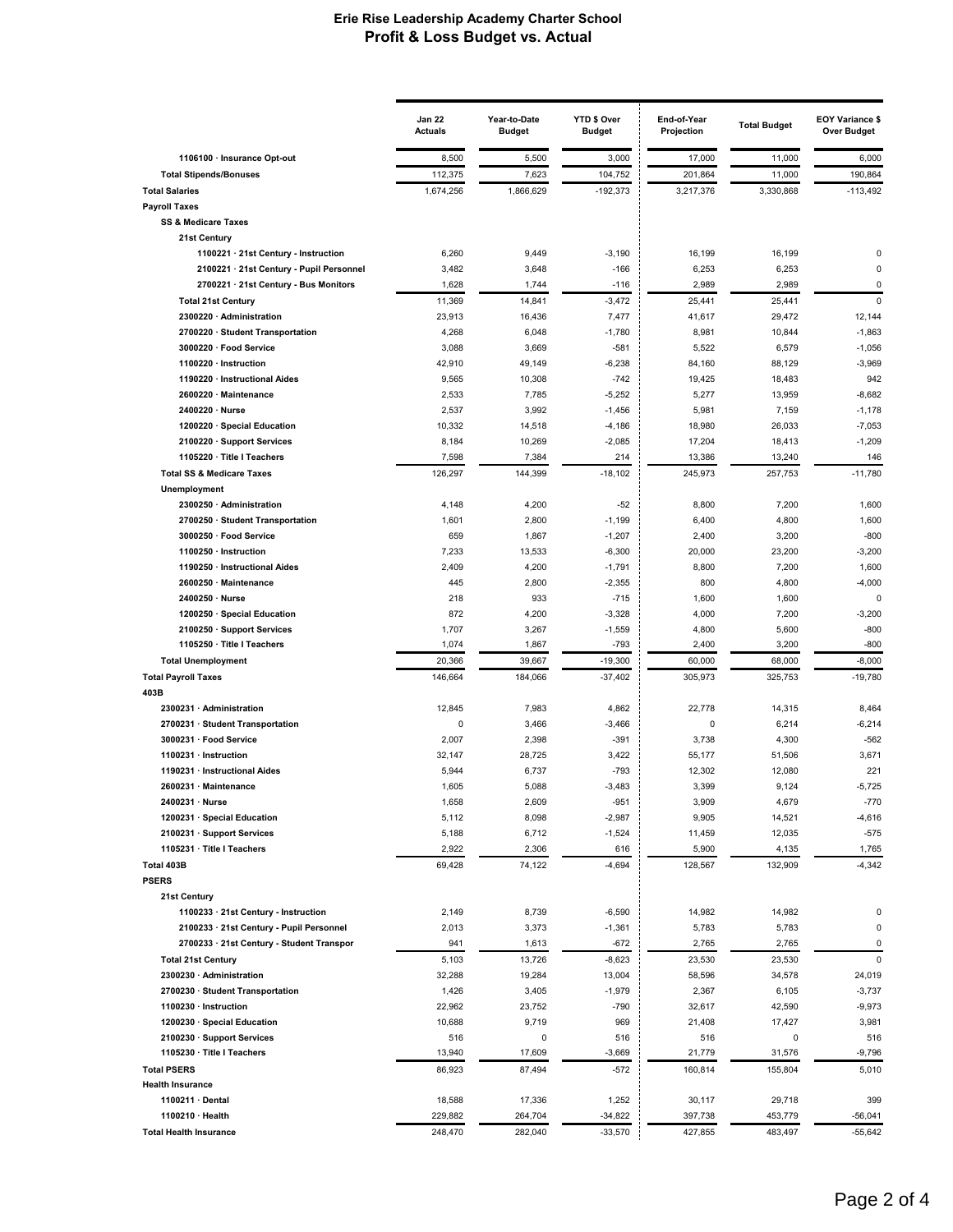|                                                                                  | <b>Jan 22</b><br><b>Actuals</b> | Year-to-Date<br><b>Budget</b> | YTD \$ Over<br><b>Budget</b> | End-of-Year<br>Projection | <b>Total Budget</b> | <b>EOY Variance \$</b><br><b>Over Budget</b> |
|----------------------------------------------------------------------------------|---------------------------------|-------------------------------|------------------------------|---------------------------|---------------------|----------------------------------------------|
| <b>Supplemental Insurance</b>                                                    |                                 |                               |                              |                           |                     |                                              |
| 1100212 · Aflac                                                                  | $-902$                          | 350                           | $-1,252$                     | $-652$                    | 600                 | $-1,252$                                     |
| 2300212 · Life Insurance                                                         | 2,026                           | 2,158                         | $-133$                       | 3,568                     | 3,700               | $-133$                                       |
| <b>Total Supplemental Insurance</b>                                              | 1,124                           | 2,508                         | $-1,384$                     | 2,916                     | 4,300               | $-1,384$                                     |
| <b>Total Personnel Costs</b>                                                     | 2,226,865                       | 2,496,860                     | -269,995                     | 4,243,501<br>300          | 4,433,131           | $-189,630$<br>$\mathbf 0$                    |
| 5100800 · Bank Fees<br>1100640 · Books/Instructional Aids                        | 0<br>66,496                     | 175<br>49,933                 | $-175$<br>16,563             | 85,600                    | 300<br>85,600       | $\mathbf 0$                                  |
| <b>Consumable Supplies</b>                                                       |                                 |                               |                              |                           |                     |                                              |
| 1100603 · 21st Century Instruction Supp                                          | 2,340                           | 2,339                         | $\mathbf{1}$                 | 4,010                     | 4,010               | $\Omega$                                     |
| 1100604 · 21st Century School Funded                                             | 2,581                           | 20,417                        | $-17,836$                    | 35,000                    | 35,000              | $\Omega$                                     |
| 2300600 · Administration                                                         | 11,933                          | 8,050                         | 3,883                        | 13,800                    | 13,800              | $\mathbf 0$                                  |
| 3000600 · Food Service Supplies                                                  | 381                             | 58                            | 323                          | 381                       | 100                 | 281                                          |
| 2400600 · Health                                                                 | 4,689                           | 3,442                         | 1,247                        | 5,900                     | 5,900               | $\Omega$                                     |
| 1100600 · Instruction                                                            | 38,274                          | 22,050                        | 16,224                       | 48,274                    | 37,800              | 10,474                                       |
| 2700600 · Vehicle Fuel & Supplies                                                | 12,652                          | 8,225                         | 4,427                        | 22,652                    | 14,100              | 8,552                                        |
| <b>Total Consumable Supplies</b>                                                 | 72,849                          | 64,581                        | 8,268                        | 130,016                   | 110,710             | 19,307                                       |
| <b>Contracted Services</b>                                                       |                                 |                               |                              |                           |                     |                                              |
| 21st Century<br>1100305 · 21st Century Instruction Servic                        | 1,500                           | 5,227                         | $-3,727$                     | 8,960                     | 8,960               | $\Omega$                                     |
| 2100300 · 21st Century Admin Services                                            | 12,120                          | 13,720                        | $-1,600$                     | 23,520                    | 23,520              | $\Omega$                                     |
| 2100500 · 21st Century Admin Other Purch                                         | 1,500                           | 886                           | 615                          | 1,518                     | 1,518               | $\mathbf 0$                                  |
| 2500301 · 21st Century Business Services                                         | 6,010                           | 11,025                        | $-5,015$                     | 18,900                    | 18,900              | $\mathbf 0$                                  |
| <b>Total 21st Century</b>                                                        | 21,130                          | 30,857                        | $-9,727$                     | 52,898                    | 52,898              | $\mathbf 0$                                  |
| 2300326 · Administrative Consultants                                             | 2,975                           | 14,292                        | $-11,317$                    | 24,500                    | 24,500              | 0                                            |
| 2500320 · Audit                                                                  | 0                               | 6,000                         | $-6,000$                     | 12,000                    | 12,000              | $\Omega$                                     |
| 2700301 · Bus Contracted Service                                                 | 6,297                           | 0                             | 6,297                        | 6,297                     | 0                   | 6,297                                        |
| 2500300 · Business Services                                                      | 43,176                          | 41,358                        | 1,818                        | 74,016                    | 70,900              | 3,116                                        |
| 2300541 · Community Relations                                                    | 0                               | 2,917                         | $-2,917$                     | 5,000                     | 5,000               | $\mathbf 0$                                  |
| 2300305 · E-Rate                                                                 | 0                               | 583                           | $-583$                       | 1,000                     | 1,000               | $\Omega$                                     |
| 3000300 · Food Service - Student Meals                                           | 118,626                         | 123,250                       | $-4,624$                     | 279,421                   | 246,500             | 32,921                                       |
| 3000301 · Food Service - Other Services                                          | 280                             | 13,800                        | $-13,520$                    | 280                       | 27,600              | $-27,320$                                    |
| 2400300 · Health Services                                                        | 100<br>38,563                   | 500<br>37,917                 | $-400$<br>646                | 1,000                     | 1,000<br>65,000     | $\Omega$<br>$-688$                           |
| 2300350 · Legal Services<br>2600305 · Maintenance/Engineer 1099                  | 20,615                          | 19,938                        | 677                          | 64,313<br>52,326          | 35,750              | 16,576                                       |
| 2500330 · Payroll Service                                                        | 5,910                           | 6,592                         | -682                         | 10,618                    | 11,300              | $-682$                                       |
| <b>Professional Development</b>                                                  |                                 |                               |                              |                           |                     |                                              |
| 1100324 · Professional Dev. - Training                                           | 13,202                          | 3,500                         | 9,702                        | 13,202                    | 6,000               | 7,202                                        |
| 1100325 · Professional Dev. - Contractor                                         | 3,699                           | 5,833                         | $-2,134$                     | 10,000                    | 10,000              | $\Omega$                                     |
| 2300324 · Professional Dev. - Board Exp                                          | 0                               | 10,675                        | $-10,675$                    | 18,300                    | 18,300              | 0                                            |
| <b>Total Professional Development</b>                                            | 16,901                          | 20,008                        | $-3,108$                     | 41,502                    | 34,300              | 7,202                                        |
| <b>Special Education Instruction C</b>                                           |                                 |                               |                              |                           |                     |                                              |
| 1200303 · Community County Day School                                            | 58,829                          | 104,500                       | $-45,672$                    | 119,791                   | 209,000             | $-89,210$                                    |
| 1200301 · Northwest Tri-County IU                                                | 46,799                          | 53,698                        | $-6,899$                     | 85,798                    | 92,054              | $-6,256$                                     |
| 1200302 · Sarah Reed Children's Center<br>1200300 · Special Education Consultant | 11,640<br>0                     | 25,100<br>5,650               | $-13,460$<br>$-5,650$        | 50,200<br>11,300          | 50,200<br>11,300    | 0<br>$\pmb{0}$                               |
| <b>Total Special Education Instruction C</b>                                     | 117,267                         | 188,948                       | $-71,681$                    | 267,089                   | 362,554             | $-95,466$                                    |
| 1100304 · Substitute Teacher                                                     | 25,879                          | 25,586                        | 294                          | 45,819                    | 45,878              | $-59$                                        |
| <b>Total Contracted Services</b>                                                 | 417,718                         | 532,545                       | $-114,827$                   | 938,077                   | 996,180             | $-58,103$                                    |
| Equipment                                                                        |                                 |                               |                              |                           |                     |                                              |
| 1100753 · PA Smart Advancing Grant Exp.                                          | 50,940                          | 136,657                       | $-85,717$                    | 235,786                   | 237,909             | $-2,123$                                     |
| 3000750 · Food Service Equipment                                                 | 0                               | 1,750                         | $-1,750$                     | 3,000                     | 3,000               | $\mathbf 0$                                  |
| 1100750 · Furniture                                                              | 2,145                           | 8,750                         | $-6,605$                     | 15,000                    | 15,000              | 0                                            |
| 2400750 · Health Service Equipment                                               | 0                               | 758                           | $-758$                       | 1,300                     | 1,300               | 0                                            |
| 1100751 · Software, Technology & Website                                         | 79,795                          | 31,500                        | 48,295                       | 87,295                    | 54,000              | 33,295                                       |
| <b>Total Equipment</b>                                                           | 132,881                         | 179,416                       | $-46,534$                    | 342,381                   | 311,209             | 31,172                                       |
| Insurance - General Liab, D&O                                                    |                                 |                               |                              |                           |                     |                                              |
| 2300522 · Vehicle Insurance                                                      | 0                               | 2,567                         | $-2,567$                     | 4,400                     | 4,400               | 0                                            |
| 2300520 · Property. General Liability                                            | 27,936                          | 8,050                         | 19,886                       | 40,607                    | 13,800              | 26,807                                       |
| 2300521 · All Other                                                              | 15,556                          | 26,075                        | $-10,519$                    | 15,556                    | 44,700              | $-29,144$                                    |
| Total Insurance - General Liab, D&O<br>5100801 · Interest - Debt Service         | 43,492<br>0                     | 36,692<br>117                 | 6,800<br>$-117$              | 60,563<br>200             | 62,900<br>200       | $-2,338$<br>0                                |
| Other                                                                            |                                 |                               |                              |                           |                     |                                              |
| 2300540 · Advertising                                                            | 8,909                           | 8,167                         | 742                          | 14,000                    | 14,000              | 0                                            |
|                                                                                  |                                 |                               |                              |                           |                     |                                              |